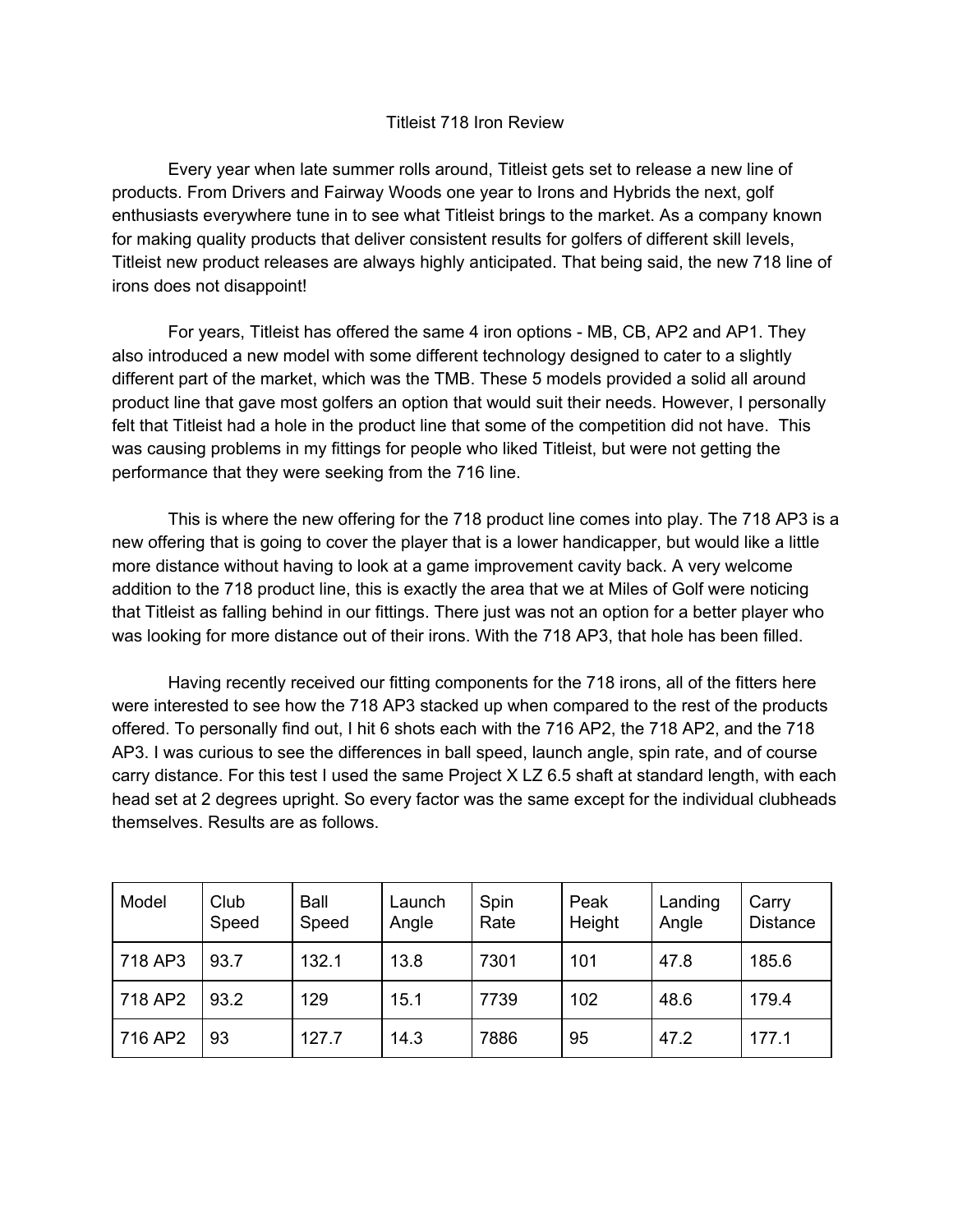Interesting numbers here, and I think we can definitely see where the AP3 will differ from the AP2. The reason I chose the AP2 to compare the AP3 to in this test is that I think it is the closest iron to the AP3 in terms of overall size of the clubhead and looks, so I believe the majority of players who will gravitate to the AP3 will be players who would previously fit into the AP2 line.

Looking at the numbers, let's start with the previous model in the 716 AP2. My clubhead speed with each club was right around 93 miles per hour, so that does not have any effect on the results. The ball speed with the 716 AP2 averaged 127.7 miles per hour. For the ball flight my average launch angle was 14.3 degrees, with an average spin rate of 7886 rpms. The average peak height was 95 feet in the air and the average landing angle was 47.2 degrees. The average carry distance was 177.1 yards in the air. Overall these numbers are ok for me, about what I would normally see out of an iron comparable to the 716 AP2. If anything the spin rate is on the high side, which is definitely a trend I noticed with this iron in my fittings. The ball speed is also a hair on the lower side for me as well for a 7 iron, which again is another issue I ran into with this iron in my fittings. Those 2 issues where the main things that I hoped would be addressed with the 718 AP2

As for the 718 AP2, both of those issues have improved slightly in my testing. Average ball speed for the 718 AP2 was 129 miles per hour, an increase of 1.3 mph on average from the 716 AP2. Launch Angle averaged 15.1 degrees, with an average spin rate of 7739 rpms. This lead to an average peak height of 102 feet, with a 48.6 degree landing angle. Launch angle was increased by .8 degrees, while spin rate decreased by 147 rpms on average. Peak height averaged 7 feet higher in the air, and the landing angle was 1.4 degrees steeper into the ground. Carry distance increased by 1.7 yards. Now all of these improvements are very minor, and I would caution most players who already have the 716 AP2's and are interested in the 718 AP2's to see a qualified fitter and see what their individual results are. That being said, for a serious player, improving all of these areas would very likely provide a benefit to their scores at the end of the day. Again, the changes are minor, which I am sure is by design. The AP2 product has always been about consistency over distance, and a "if it ain't broke, don't fix it" mentality has worked well for this particular product over the years.

Now onto the new product that everyone who is still reading has been waiting for. The 718 AP3 average 132.1 miles per hour of ball speed. Launch angle averaged 13.8 degrees, with an average spin rate of 7301 rpms. Peak height averaged 101 feet, with a landing angle of 47.2 degrees. Carry distance was 185.6 yards on average. The big difference from the AP3 compared to the other 2 is the ball speed, with the AP3 averaging 3.1 miles per hour faster than the 718 AP2, and 4.8 miles per hour faster than the 716 AP2. Faster ball speeds usually lead to more distance, so the AP3 compares favorably to the other 2 irons in this regard. With the faster ball speeds and slightly lower launch and spin, the AP3 averaged 6.2 yards faster than the 718 AP2, and 8.5 yards longer than the 716 AP2. Essentially, this iron provides exactly what the Titleist iron line was missing in the 716 series. An iron that will provide the player more distance,